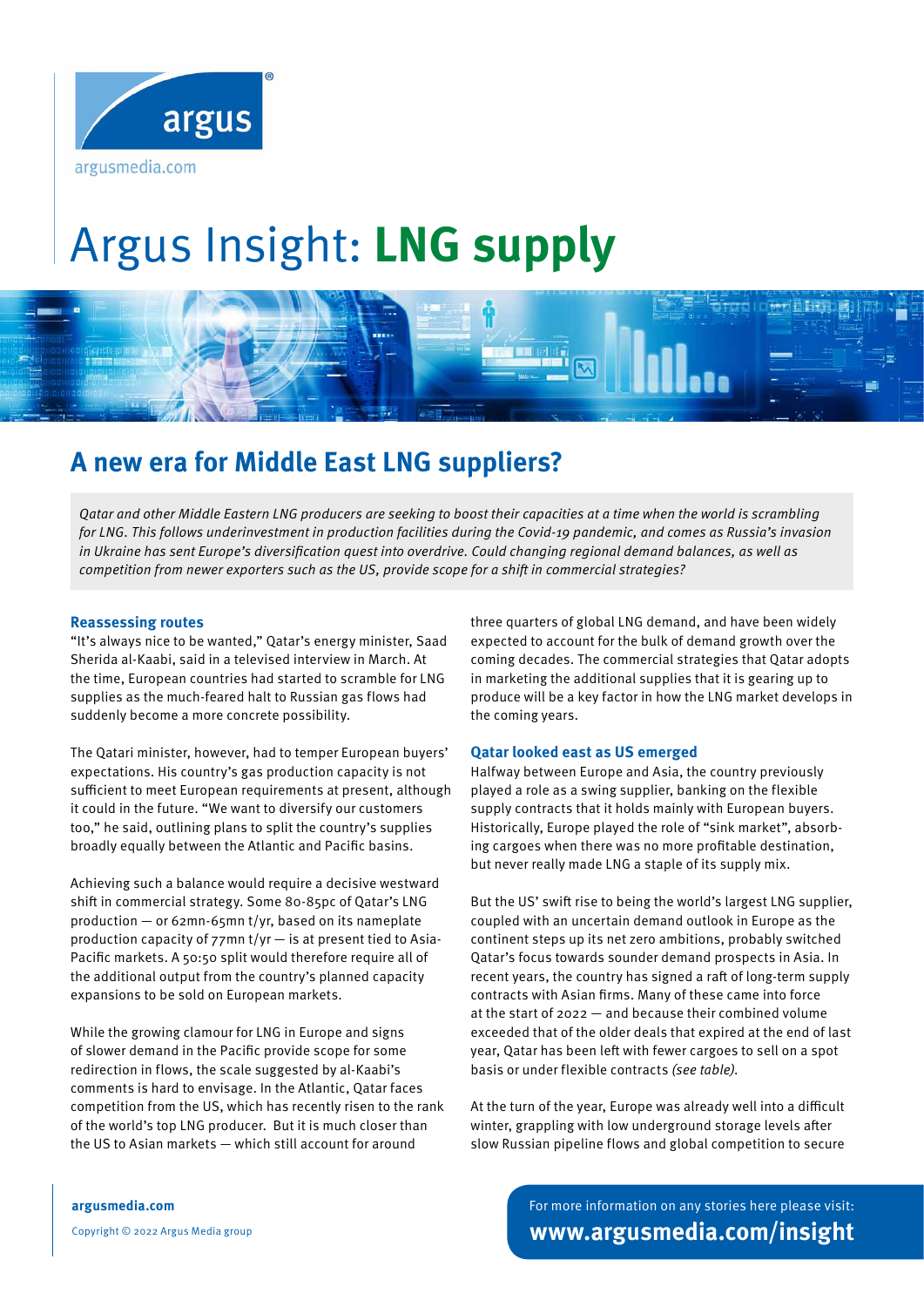| <b>New Qatari LNG offtake deals</b> |                   |                   |        |
|-------------------------------------|-------------------|-------------------|--------|
| Supplier                            | <b>Buyer</b>      | Delivery period   | Amount |
| QP                                  | CNOOC             | Sep 21            | 3.5    |
| QP                                  | CPC.              | ul21              | 1.25   |
| 0P                                  | Shell (for China) | lun 21            | 1.0    |
| QP                                  | Sinopec           | Mar <sub>21</sub> | 2.0    |
| QP                                  | PS <sub>0</sub>   | Feb 21            | 3.0    |
| QP                                  | Pavilion          | <b>Nov 20</b>     | 1.8    |
| QP                                  | KPC.              | lan 20            | 3.0    |

LNG cargoes resulted in insufficient restocking during the summer months. European prices had already climbed to an unusual premium to Asian markets since early December, triggering a reversal of flows away from Asia and towards Europe.

Yet Qatari flows hardly changed, suggesting that the country had less flexibility to respond to price fluctuations and spikes in European gas prices. The share of Qatari supply heading to the Atlantic actually shrank to 17pc in January-February 2022 from around 22pc in the fourth quarter of last year and the 2021 average of 24pc, shiptracking data from analytics firm Vortexa show.

That said, some redirection of flows westwards took place following Russia's 24 February invasion of Ukraine, with Atlantic basin markets receiving around 26pc of Qatari supply loaded in March-April.

The Qatari minister said his country [had made a commitment](https://direct.argusmedia.com/newsandanalysis/article/2315679) to its European partners that, out of solidarity, it would not redirect cargoes tied to flexible contracts away from Europe, even if there were a financial incentive to do so.

But this may have been made possible by some of its Asian customers exercising downward volume flexibility in their contracts as downstream demand within the region slowed, largely because of regional lockdowns implemented in China under the country's zero-Covid policy.

#### **European demand prospects could prompt Qatar rethink**

After 24 February, Europe was quick to talk up an end to its dependence on Russian pipeline gas, and on an accelerated timeline. Long-neglected plans to build more LNG import capacity were swiftly revived, and more brand new projects sprang up.

Crucially, Europe has been in the market [hunting for long-term](https://direct.argusmedia.com/newsandanalysis/article/2313787)  [deals to tie to new and existing LNG projects](https://direct.argusmedia.com/newsandanalysis/article/2313787) — a significant shift from the recent past, when uncertainties over the regulatory framework and the future role of gas in the supply mix made the region's buyers [reluctant to sign more long-term](https://direct.argusmedia.com/newsandanalysis/article/2304124)  [contracts.](https://direct.argusmedia.com/newsandanalysis/article/2304124)

In search of readily available supply, Europe has aimed to lock in uncommitted volumes from the US, which could be poised to become a "base-load" supplier to European markets. Frequent congestion at the Panama Canal has incentivised US producers to target European and Latin American buyers instead of Asian ones, and firms might be keen to cement such ties. The US' proximity to Europe — with no requirement to cross the Panama or Suez canals, cutting shipping times and costs, along with 190mn t/yr of supply planned to come on stream in the coming years — fits the bill for reliability.

This unforeseen shift in the future of Europe's LNG demand and supply mix could create more opportunities for Qatar as well, with ample new supply to stem from its expansion project at Ras Laffan. The terminal's capacity is scheduled to increase to 110mn t/yr by 2025, and further to 126mn t/yr by 2027, from 77mn t/yr at present. Qatar has not ruled out [increasing capacity beyond 2027.](https://direct.argusmedia.com/newsandanalysis/article/2149567)

Much of the extra volumes could still be up for grabs. Agreed long-term deals stand at 80.65mn t/yr at present, including 13.7mn t/yr that took force at the start of this year. This is set to rise to 83.45mn t/yr in 2023, then fall to 80.25mn t/yr in 2024, as some existing deals expire, and again to 76mn t/yr in 2025, when overall export capacity would be 93.5mn t/yr after new trains start up at Ras Laffan.

More volumes could come from the planned Golden Pass export facility, in which Qatar Energy holds a 70pc stake. Operations at the 16mn t/yr project are scheduled to start in 2024 and expand to 18.1mn t/yr by 2026. Leading up to 2030, more volumes will be available from expiring contracts and new production.

But could the turmoil in the global market prompt QatarEnergy to reconsider its stance on flexible LNG contracts?

The firm previously said it wants to secure long-term contracts for 90pc of the additional output, leaving about 10pc for spot

#### Atlantic basin share of Qatari exports pc



argusmedia.com